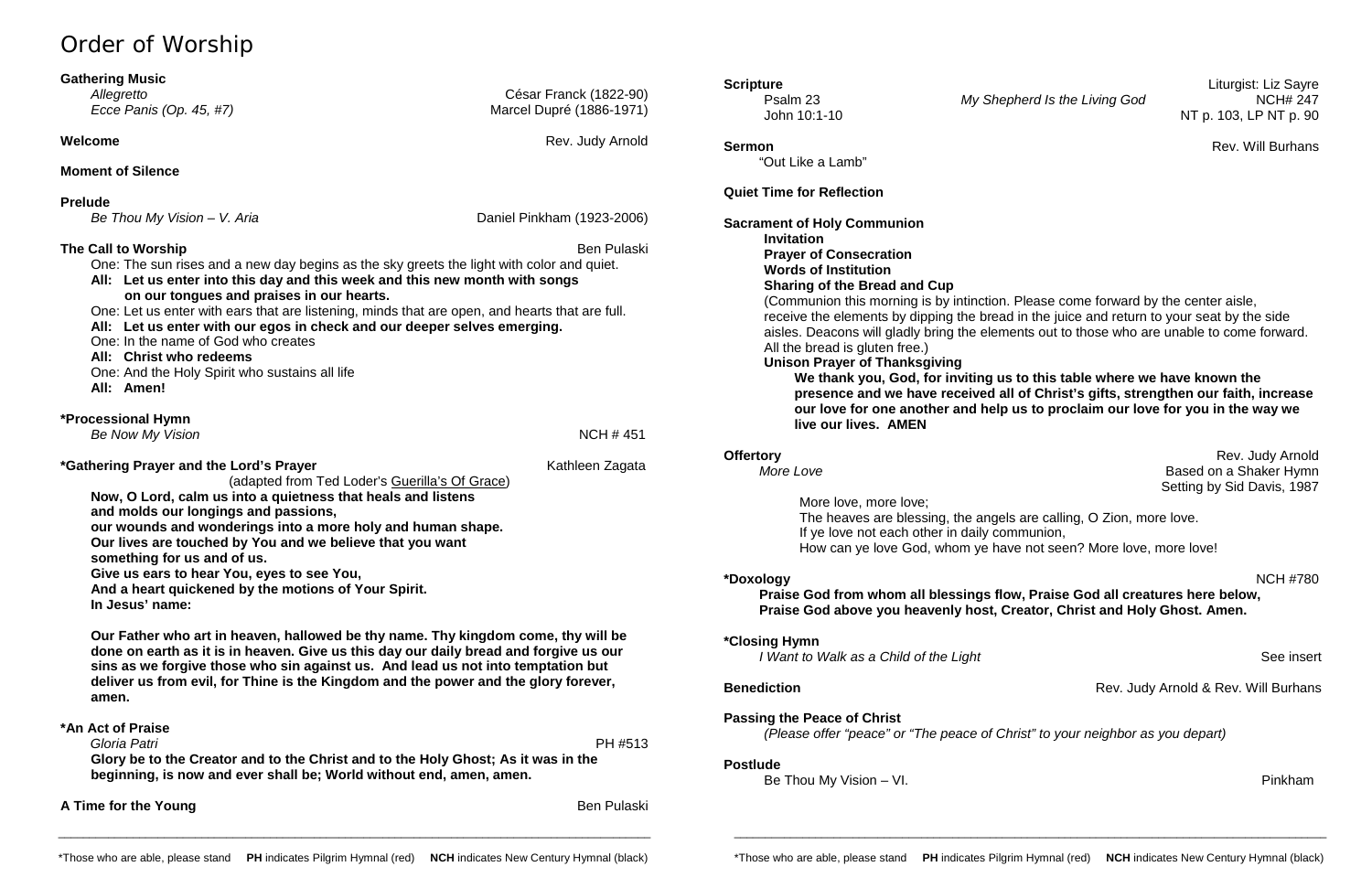# Today's Worship Service

# **Sanctuary Flowers**

Today's Chancel flowers are given in memory of Helen and David McKnight, by Suzy Reno.

# Meet Our Church

## **First Congregational Church in Winchester, UCC,** *An Open and Affirming Congregation* 21 Church Street, Winchester, MA 01890 781 -729 -9180 **www.fcc -winchester.org**

We are a Christ -centered, nurturing community: growing in faith, serving in love, welcoming all with joy.

The Congregation, Ministers To The World Rev. William Burhans, Lead Pastor Rev. Ms. Judith B. Arnold, Associate Pastor Ms. Kathleen Zagata, RN, MS, CS, Minister of Congregational Health & Wellness Ms. Jane Ring Frank, Minister of Music & Worship Arts Mr. Ben Pulaski, Minister of Faith Formation: Children & Youth Mr. Jeffrey Mead, Organist Mr. Bradley Ross, Sexton Mr. Tyler Campbell, Assistant Sexton Ms. Sarah Marino, Office Manager The Rev. Dr. Kenneth Orth, Pastoral Counselor (Affiliate)

# **May 7 , 2017**

Fourth Sunday of Easter 10:00 Worship Service

Bulletin design based upon the stones and labyrinth of the Reno Garden .

# Welcome!

We are happy you have joined us today for worship. We hope that in the coming hour of quiet, song, prayer, sacred scripture, and communal gathering, you will awaken more fully to God's presence in your life and the world around us.

### **Restrooms**

Restrooms are located down the stairs as you first enter the front doors of the church.

### **Accessibility**

Listening devices are available in the back of the sanctuary for the hearing impaired. An after -worship coffee hour is held in Chidley Hall on the bottom floor of the church building. An elevator is located out the doors to the right of the front chancel area and down the hall. Please ask a greeter if you need assistance.

### **Childcare**

Children are always welcome in the sanctuary! We appreciate the sounds of little ones among us. If you'd prefer, there is a professionally staffed nursery on the floor beneath the sanctuary. Ask a greeter if you need help finding it.

### **Family Room**

There is also a comfortable room with sofas, chairs, carpet and an audio link to the service for when you need more room to attend to your family. It is located just outside the doors to the right of the front chancel area.

#### **Children (Stepping Stones) and Youth Church School**

Classes for children and youth in pre -k through 12th grade are taught during worship. Families begin the worship service together in the sanctuary. Children are then invited to join us at the front (if they are comfortable) for the Time for the Young. Afterwards, the children and youth are led to their classrooms by their teachers.

### **Get connected!**

Please tell us about yourself and/or request a prayer by filling out a Welcome/Prayer Request Card found in each pew and place it in the offering plate when it passes. We look forward to getting to know you at Coffee Hour, held downstairs immediately following the service. You can also learn more about our community through our website and Facebook page: **www.fcc -winchester.org facebook.com/fccwucc Text FCCW to 22828 to join our email list**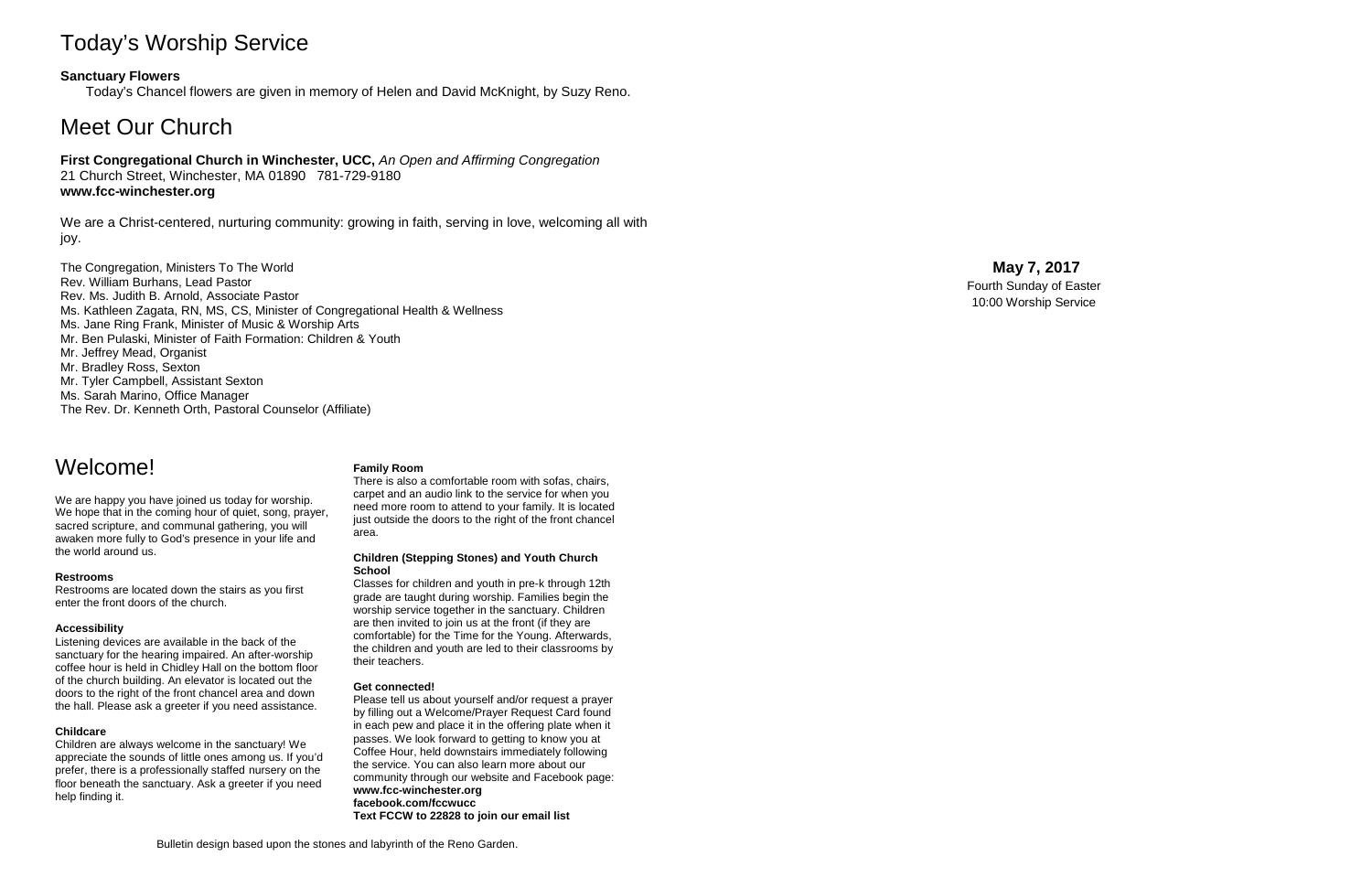**'Then Your Light Will Burst Forth'**

**the 177th Annual Meeting Today at 11:30-1:30**

You are invited! It promises to be a rich time. This year, along with conducting the official business of the church and looking back over the past year, we will talk over lunch about our vision for the use of Ripley Chapel. Then we will decide together, based on this vision, what level of financial commitment we will make to bring this about. Non-members are warmly invited to join us at the annual meeting.

Children will have their own lunch and a fun activity (involving pajamas!), so parents can relax and enjoy the meeting.

## **Spring Fellowship Tea, Wednesday, May 31st from 2 pm -4 pm in the Palmer Room.**

Hosted by Health Ministry for our church Elders, their families and friends. The Sounds of Grace will provide music as we enjoy conversation over tea. RSVP: 781 729-9180, ext 106. Rides are available on request by Sunday, May 28th.

### **Men's Group Tonight at 7:15 PM**

FCC Monthly Men's Group, Sunday May 7, 7:15-9 PM, Palmer Room. All FCC men and their guests are welcome. We discuss matters that are personal and spiritual. Potluck beverages or snacks are welcome but not expected. Questions to chris.noble@yahoo.com.

# **Second Wednesday Bible Study May 10, 7-8:30, Health Ministry Office**

We are reading through some of the letters of Paul. We started with Galatians and are now on Colossians where the new church is trying to figure out what rituals are appropriate for worship; some were holdovers from their former Jewish lives and hard to let go of. This is new territory for most of us and at a level everyone would be able to participate in. Each month's gathering is self-contained so come when you can. Last month we had an interesting conversation about the role obedience plays in Christian Life. Come join us!

## **Project Linus**

This week during our Sunday School time, the children and youth will be working on making blankets for Project Linus .It is a nationwide organization. Greater Boston Area Project Linus is a 100% volunteer organization. As members of the national Project Linus Organization, they are dedicated to creating and delivering new, handmade blankets to any child who may be in need of some extra comforting that only a beloved "blankie" can provide. This includes any child that has gone through a traumatic event in life. If you are interested in giving to help cover some of the cost of the supplies to make these blankets, see either Michelle Stewart or Ben Pulaski on Sunday, or send a check made out to the church with Linus in the memo line.

The organization is also looking for "Linus Angels" who are adults who know of some children that would make a great recipient of one of the blankets. If you know of anyone please contact Lucy Maiullari at 508-566-0993 or email bostonprjlinus@aol.com.

# **The Dwelling Place Needs Cooks for Saturday, May 20th**

On Saturday, May 20th, the Girl Scouts (led by Kim Farina) are serving at The Dwelling Place. So, we've got lots of servers but we need people to prepare the following items:

- •2 cooked spiral hams (6-8 pounds each)
- •Baked Beans for 25 people
- Salad or coleslaw is also a possibility)

•Green vegetable for 25 people (Peas or green beans have worked well in the past.

All you have to do is cook the food and bring it warm to The Dwelling Place by 5 p.m. on Saturday, May 20th. We can provide Stop and Shop gift cards to help defray the cost of the food. And if you are not able to bring the food to The Dwelling Place, we can help with that too!

If you can help, please contact your Dwelling Place coordinators: Lisa Loughlin (781.346.1241) lisa3abp@aol.com Linda Alexander (617.763.0650) [lgalexander@comcast.net](mailto:lgalexander@comcast.net)

# People for Whom We Are Praying …

The family of Bradley Ross In their grief Gary Hogg, Natalie Roche's brother For comfort and healing Janice Richardson Snowden Strength, comfort, & healing Jodie Mullane **In her grief for her good friend, Rose** Family of Robert Bigelow **In their grief** Bob McIndoe **For strength & healing** Daniel Lillie, great-nephew of Mike Redding For healing Bob Shirley **For strength and healing** Jessica Brand For healing

### **Names Purpose**

Please let the Deacons or Ministry Team know if you have someone to add or remove from this list.